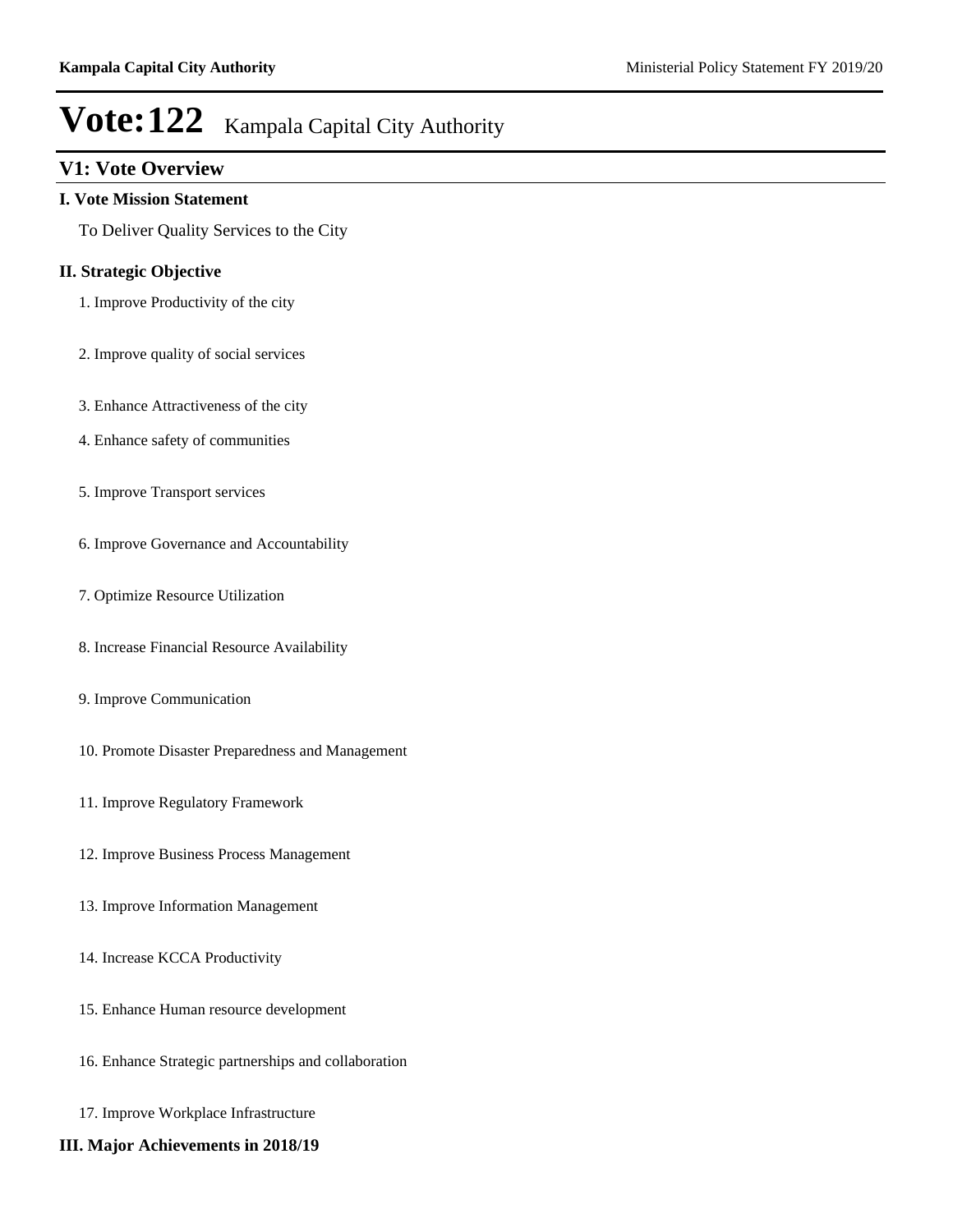### REVENUE COLLECTION AND MANAGEMENT

For the FY 2018/19, UGX 2.23 Billion was allocated for interventions and activities related to Revenue mobilization and Collection in the City. As of December 2018, UGX 629 million had been released and UGX 460 million disbursed. Below are some of the key achievement:

Performance Highlights

Local Revenue Collection

Projected to collect UGX 126.90 Bn during the FY 2018/19. The cumulative NTR collection for the period July – December 2018 was UGX 51.97Bn. against a target of UGX 60.41Bn giving a shortfall in collections of UGX.16.72Bn representing 72% performance.

The major reasons for the above performance in Revenue collection:

Revenue collection as stipulated in the Commercial Road Users Regulation, 2015, have not been realized and performed below average (16%). This due to the fact that a) expected collections from taxis have not bebn realised due to the delay in the harmonisation of the single annual payment and its enforcement for Commercial Taxis by the Ministry of Works Lack of supporting legislations and mechanisms to fully implement the Regulations that would result into collection of fees from other Commercial road Users that include Boda-Bodas, Lorries and buses

Property revaluation exercise using the Computer Aided Mass Valuation; Computer Aided Mass Valuation (CAMV) In FY 2015/16 and with financial assistance from the World Bank under the KIIDP II, KCCA commenced on a Computer Aided Mass property Valuation process being undertaken to automate and simplify property rates computations and administration in the City. The project has registered good progress and the following had been achieved by December 2018: Completed General and Supplementary Property Valuation for Central Nakawa Division

At the start of the FY 2018/19, the Nakawa Division Main Valuation List came into force with about 66,161 properties with a Ratable Value of about UGX 389Bn

Administration of the Supplementary Valuation list for Central Division and Nakawa main list commenced on 1st July 2018 which resulted into a total collection of UGX14.9 bn as at 31/12/2018

Carried out a supplementary valuation of 14,450 properties in Nakawa Division

Commenced the General Property valuation for the Division of Makindye, Kawempe and Lubaga and the exercise is expected to be completed in FY 2019/10;

### **IV. Medium Term Plans**

The Local service Tax, Local Hotel tTax and markets shall be fully automated.(Registration, Assessment , Payment and reconciliation) shall be automated.

Directorate of revenue and Directorate of public are pursuing proposals of collecting other health related fees to bridge the gap. Research in to potential improvement in revenue administration and identifying new revenue bases partnering with research entities such as APTI -(research on the point based rates determination model).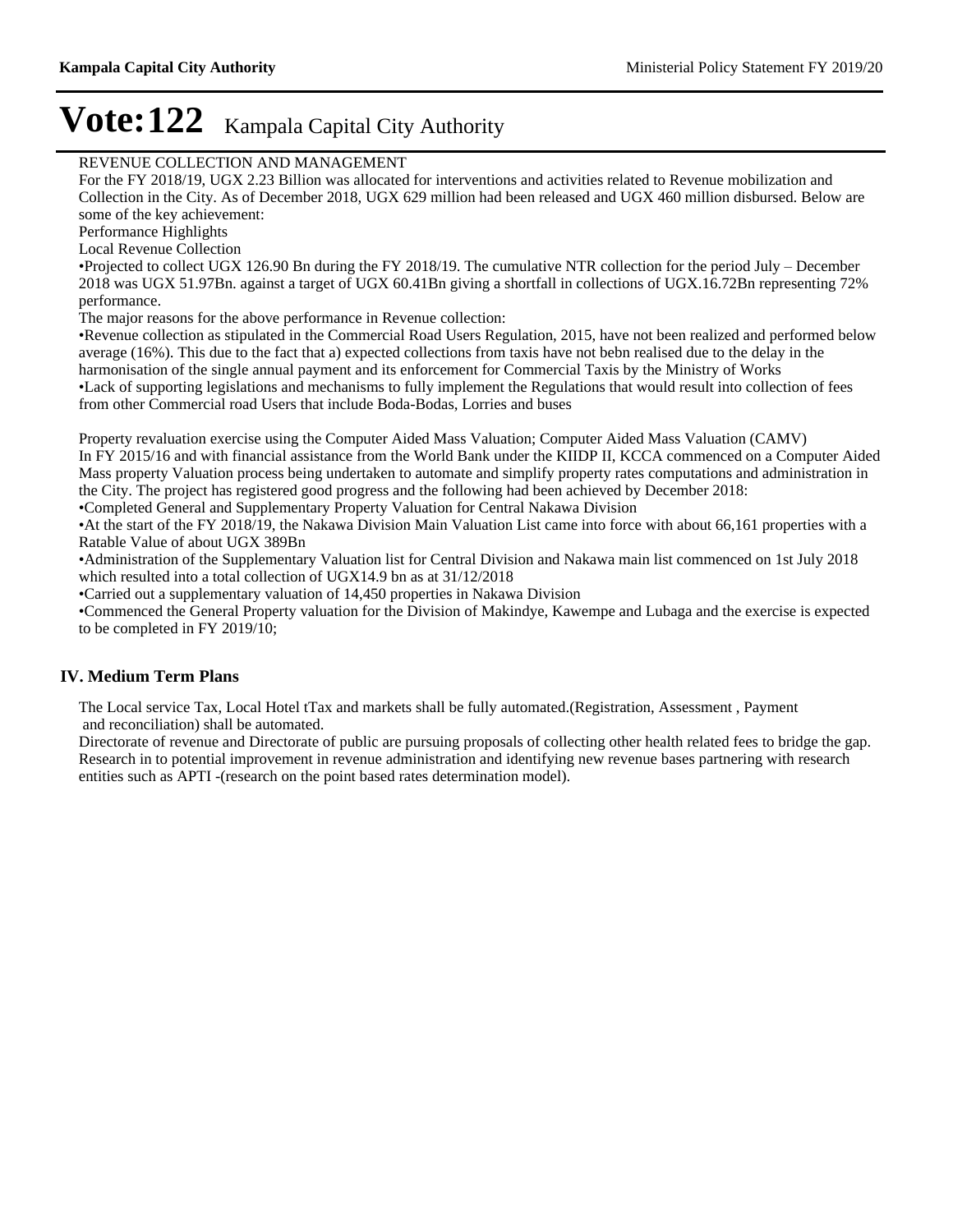# **V. Summary of Past Performance and Medium Term Budget Allocations**

**Table 5.1: Overview of Vote Expenditures (UShs Billion)**

|                                                      |                     |                    |               | 2018/19                                   |         | <b>MTEF Budget Projections</b> |         |         |         |  |
|------------------------------------------------------|---------------------|--------------------|---------------|-------------------------------------------|---------|--------------------------------|---------|---------|---------|--|
|                                                      |                     | 2017/18<br>Outturn | <b>Budget</b> | <b>Approved Expenditure</b><br>by End Dec | 2019/20 | 2020/21                        | 2021/22 | 2022/23 | 2023/24 |  |
| <b>Recurrent</b>                                     | Wage                | 0.000              | 0.000         | 0.000                                     | 0.186   | 0.195                          | 0.205   | 0.215   | 0.226   |  |
|                                                      | Non Wage            | 0.412              | 0.434         | 0.223                                     | 1.069   | 1.229                          | 1.475   | 1.770   | 2.124   |  |
| Devt.                                                | GoU                 | 0.000              | 0.000         | 0.000                                     | 0.071   | 0.085                          | 0.085   | 0.085   | 0.085   |  |
|                                                      | Ext. Fin.           | 0.000              | 6.555         | 2.213                                     | 4.164   | 0.000                          | 0.000   | 0.000   | 0.000   |  |
|                                                      | <b>GoU</b> Total    | 0.412              | 0.434         | 0.223                                     | 1.326   | 1.510                          | 1.765   | 2.070   | 2.435   |  |
| <b>Total GoU+Ext Fin (MTEF)</b>                      |                     | 0.412              | 6.989         | 2.436                                     | 5.490   | 1.510                          | 1.765   | 2.070   | 2.435   |  |
|                                                      | <b>Arrears</b>      | 0.000              | 0.000         | 0.000                                     | 0.000   | 0.000                          | 0.000   | 0.000   | 0.000   |  |
|                                                      | <b>Total Budget</b> | 0.412              | 6.989         | 2.436                                     | 5.490   | 1.510                          | 1.765   | 2.070   | 2.435   |  |
|                                                      | <b>A.I.A Total</b>  | 0.392              | 1.784         | 0.237                                     | 0.000   | 0.000                          | 0.000   | 0.000   | 0.000   |  |
| <b>Grand Total</b>                                   |                     | 0.805              | 8.772         | 2.673                                     | 5.490   | 1.510                          | 1.765   | 2.070   | 2.435   |  |
| <b>Total Vote Budget</b><br><b>Excluding Arrears</b> |                     | 0.805              | 8.772         | 2.673                                     | 5.490   | 1.510                          | 1.765   | 2.070   | 2.435   |  |

### **VI. Budget By Economic Clasification**

### **Table V6.1 2018/19 and 2019/20 Budget Allocations by Item**

|                                       |       | 2018/19 Approved Budget | 2019/20 Draft Estimates |              |       |          |              |
|---------------------------------------|-------|-------------------------|-------------------------|--------------|-------|----------|--------------|
| Billion Uganda Shillings              | GoU   | Ext. Fin                | <b>AIA</b>              | <b>Total</b> | GoU   | Ext. Fin | <b>Total</b> |
| <b>Output Class: Outputs Provided</b> | 0.434 | 6.555                   | 1.784                   | 8.772        | 1.326 | 4.164    | 5.490        |
| 211 Wages and Salaries                | 0.000 | 5.400                   | 0.147                   | 5.547        | 0.186 | 3.468    | 3.654        |
| 221 General Expenses                  | 0.434 | 1.155                   | 0.332                   | 1.921        | 0.885 | 0.696    | 1.581        |
| 225 Professional Services             | 0.000 | 0.000                   | 1.304                   | 1.304        | 0.255 | 0.000    | 0.255        |
| <b>Grand Total:</b>                   | 0.434 | 6.555                   | 1.784                   | 8.772        | 1.326 | 4.164    | 5.490        |
| <b>Total excluding Arrears</b>        | 0.434 | 6.555                   | 1.784                   | 8.772        | 1.326 | 4.164    | 5.490        |

### **VII. Budget By Programme And Subprogramme**

### **Table V7.1: Past Expenditure Outturns and Medium Term Projections by Programme and SubProgramme**

| Billion Uganda shillings               |                                     | FY 2018/19                |                                   |                                                 | <b>Medium Term Projections</b> |         |         |         |
|----------------------------------------|-------------------------------------|---------------------------|-----------------------------------|-------------------------------------------------|--------------------------------|---------|---------|---------|
|                                        | <b>FY 2017/18</b><br><b>Outturn</b> | Approved<br><b>Budget</b> | <b>Spent By</b><br><b>End Dec</b> | $2019 - 20$<br><b>Proposed</b><br><b>Budget</b> | 2020-21                        | 2021-22 | 2022-23 | 2023-24 |
| 09 Revenue collection and mobilisation | 0.412                               | 8.772                     | 2.436                             | 5.490                                           | 1.510                          | 1.765   | 2.070   | 2.435   |
| 0115 LGMSD (former LGDP)               | 0.000                               | 0.000                     | 0.000                             | 0.071                                           | 0.085                          | 0.085   | 0.085   | 0.085   |
| 06 Revenue Management                  | 0.412                               | 2.217                     | 0.223                             | 1.255                                           | 1.424                          | 1.680   | 1.985   | 2.350   |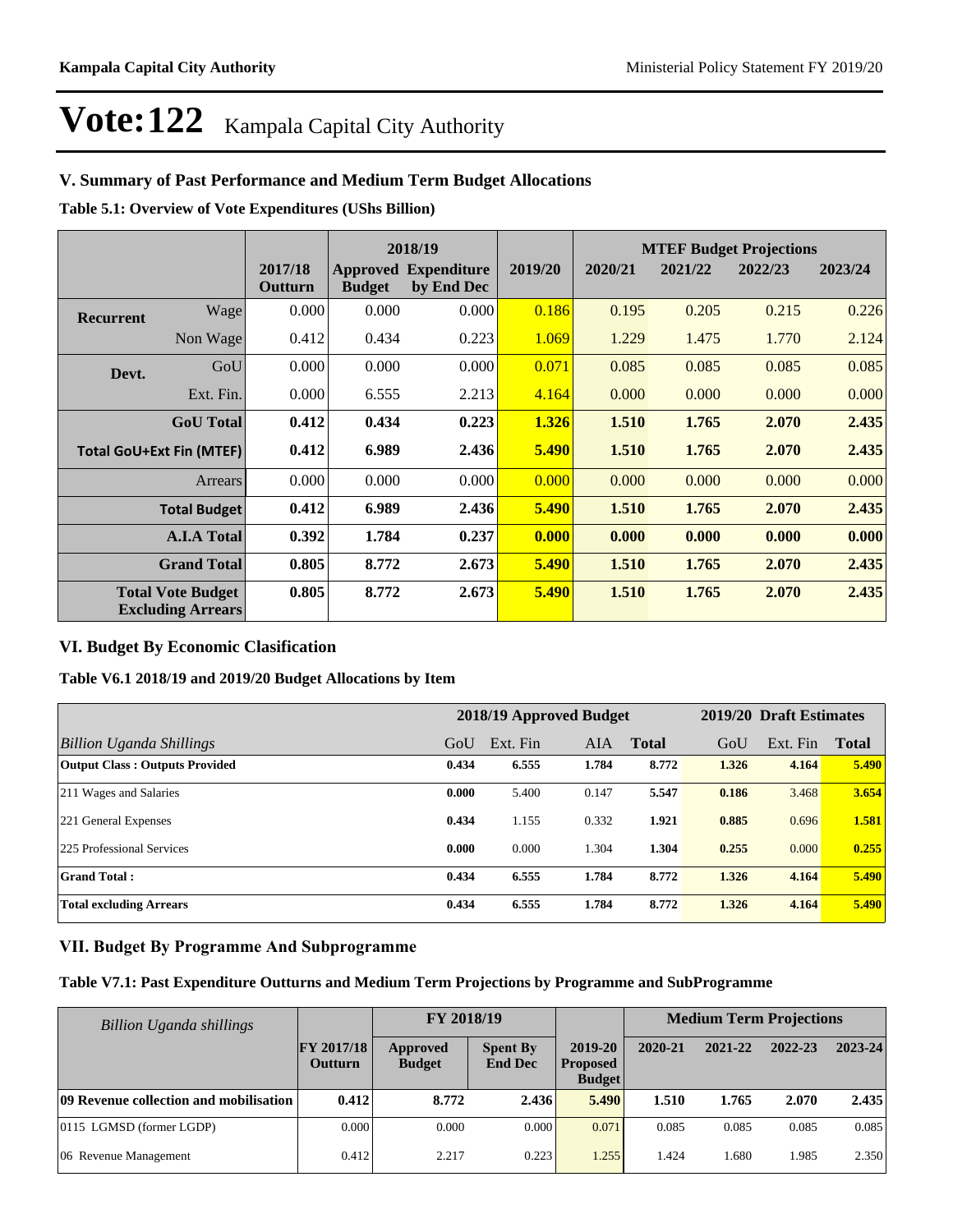| 1295 2ND Kampala Institutional and<br>Infrastructure Development Project [KIIDP 2] | 0.000 | 6.555 | 2.213 | 4.164 | 0.000 | 0.000 | 0.000 | 0.000 |
|------------------------------------------------------------------------------------|-------|-------|-------|-------|-------|-------|-------|-------|
| <b>Total for the Vote</b>                                                          | 0.412 | 8.772 | 2.436 | 5.490 | 1.510 | 1.765 | 2.070 | 2.435 |
| <b>Total Excluding Arrears</b>                                                     | 0.412 | 8.772 | 2.436 | 5.490 | 1.510 | 1.765 | 2.070 | 2.435 |

### **VIII. Programme Performance and Medium Term Plans**

**Table V8.1: Programme Outcome and Outcome Indicators ( Only applicable for FY 2019/20)**

**Programme :** 09 Revenue collection and mobilisation

**Programme Objective**  To mobilize Non Tax Revenue to fund service delivery for the various activities administered in **:** Kampala City.

**Responsible Officer:** Director Revenue Collection.

**Programme Outcome:** Efficiency and effectiveness in revenue collection at KCCA.

*Sector Outcomes contributed to by the Programme Outcome*

#### **1. Fiscal Credibility and Sustainability**

|                                                   | <b>Performance Targets</b> |                  |               |            |            |  |  |  |
|---------------------------------------------------|----------------------------|------------------|---------------|------------|------------|--|--|--|
| <b>Outcome Indicators</b>                         |                            |                  | 2019/20       | 2020/21    | 2021/22    |  |  |  |
|                                                   | <b>Baseline</b>            | <b>Base</b> year | <b>Target</b> | Projection | Projection |  |  |  |
| • Growth in the tax payer's register by tax type. | 3.2%                       | 2018             | 4%            | 5%         | 6%         |  |  |  |
| • Proportion of NTR collected against target.     | 70%                        | 2018             | 69%           | 71%        | 73%        |  |  |  |
| • Proportion of Taxes collected against target.   | 6%                         | 2018             | 4%            | 7%         | 9%         |  |  |  |
| • Compliance levels by tax category.              | 64%                        | 2018             | 66%           | 67%        | 69%        |  |  |  |
| <b>SubProgramme: 06 Revenue Management</b>        |                            |                  |               |            |            |  |  |  |
| <b>Output: 02 Local Revenue Collections</b>       |                            |                  |               |            |            |  |  |  |
| Proportion of targeted revenue collected          |                            |                  | 95            | 97         | 98         |  |  |  |

### **IX. Major Capital Investments And Changes In Resource Allocation**

**Table 9.1: Major Capital Investment (Capital Purchases outputs over 0.5Billion)**

N/A

### **X. Vote Challenges and Plans To Improve Performance**

#### **Vote Challenges**

• Delayed harmonization and formalization of the Taxi operators' annual fees.

Council planning to reduce the rate of Property rate from 6% to 4%.

Decline in collection of ground rent accounts on leased land. These reflected much remains unpaid intervention are being put in

place to counteract this development i.e. enforcement, correspondences and indulging Kampala District Land Board (KDLB).

Pending a regulatory instrument Road user fees.

#### **Plans to improve Vote Performance**